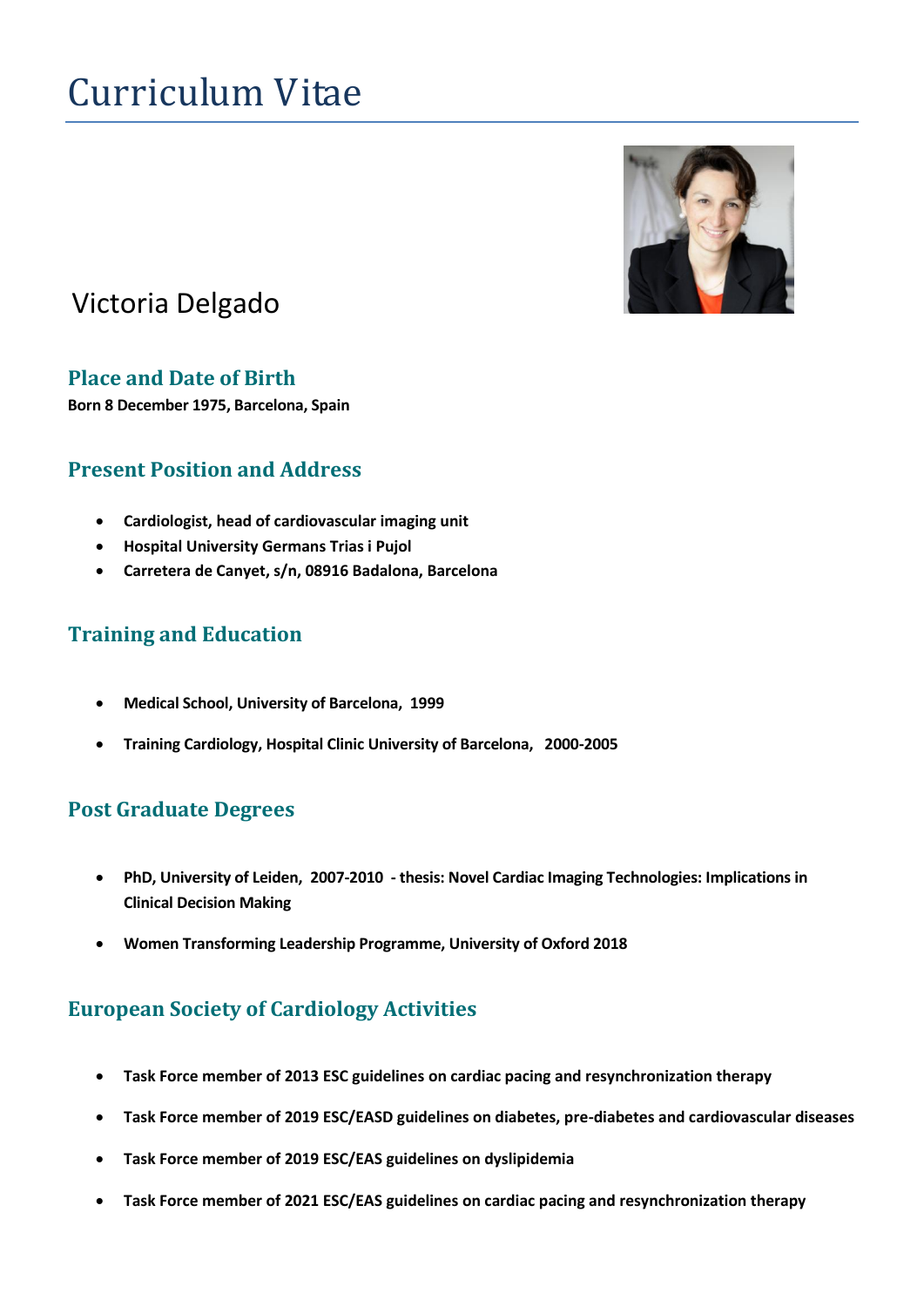- **Task Force member of 2019 ESC/EAS guidelines on valvular heart disease**
- **Councilor of the ESC board 2020 to current**
- **Member of the ESC guidelines committee 2016-2020**
- **Member of the ESC communication committee 2020-2022 – chair of the Social Media committee**
- **Member of the ESC congress programme committee 2020-2022**
- **Oversight committee member of the European Observational Registry Program of ESC 2016-2018**
- **Councillor of the European Association of Cardiovascular Imaging 2014-2016**
- **Chair of the Scientific Documents committee of the EACVI 2016-2018**
- **Member of the ESC Working Group on Valvular Heart Disease 2015**

#### **Other International Scientific Committee Participation**

- **Member Spanish Society of Cardiology, 2006-current**
- **Member Dutch Society Cardiology, 2010-2021**

#### **Editorial Boards**

- **Associate Editor of Circulation since 2015**
- **Associate Editor of the Journal of American Society of Echocardiography since 2018**
- **Member Editorial Board European Heart Journal, 2015**
- **Member Editorial Board of the European Heart Journal of Cardiovascular Imaging, 2012-current**
- **Member Editorial Board Heart, 2014-current**
- **Member Editorial Board of Circulation Cardiovascular Imaging, 2013-current**

# **Fellowships / Honours**

- **Simon Dack Award for Outstanding Scholarship to support the JACC Journals, 2014**
- **Fellow of the European Society of Cardiology since 2016**

# **Major Publications (last 5 years)**

**1. Left ventricular remodelling in bicuspid aortic valve disease.** Butcher SC, Pio SM, Kong WKF,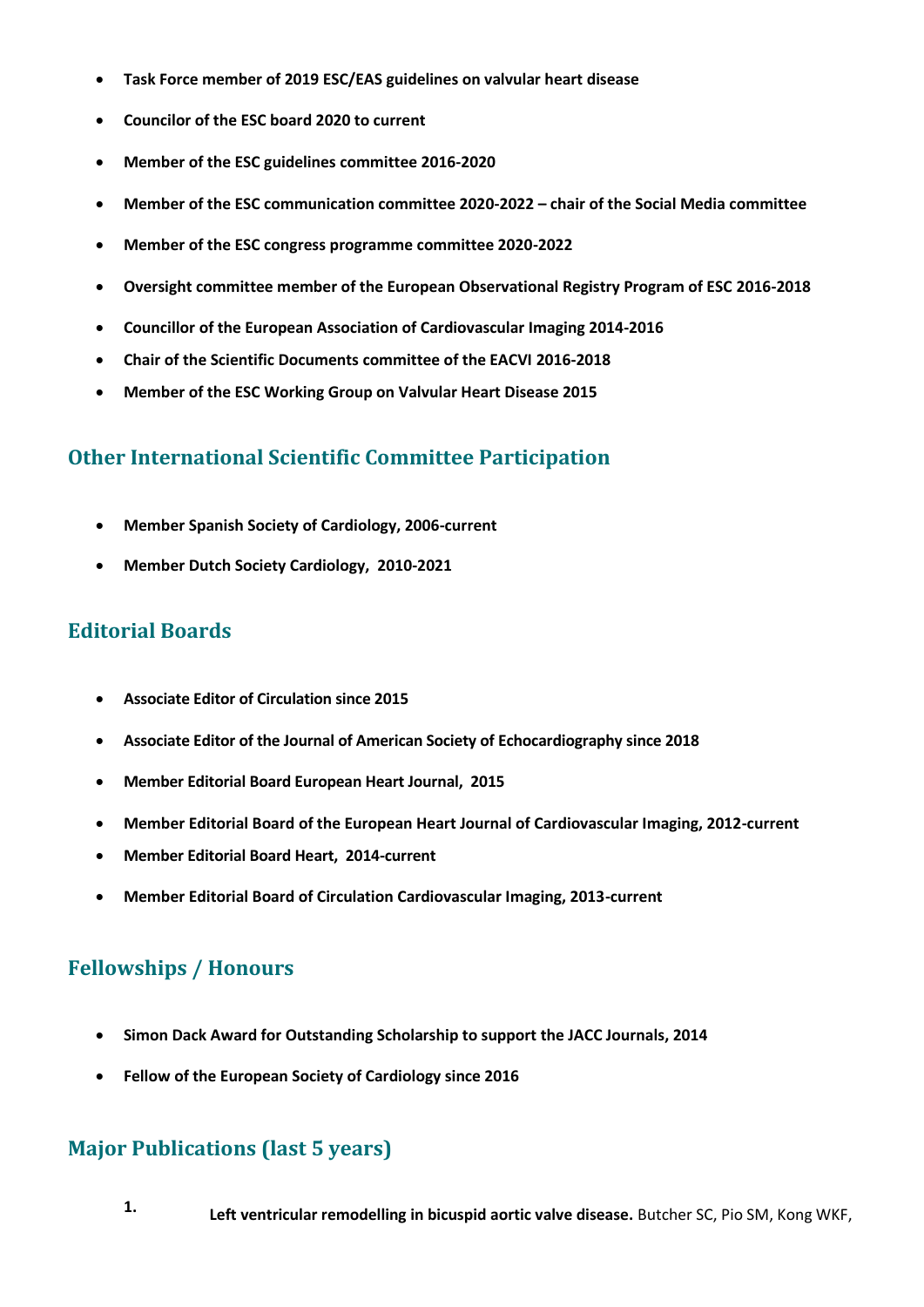Singh GK, Ng ACT, Perry R, Sia CH, Poh KK, Almeida AG, González A, Shen M, Yeo TC, Shanks M, Popescu BA, Galian Gay L, Fijałkowski M, Liang M, Tay E, Ajmone Marsan N, Selvanayagam J, Pinto F, Zamorano JL, Pibarot P, Evangelista A, Bax JJ, **Delgado V.** Eur Heart J Cardiovasc Imaging. 2021 Dec 30:jeab284. doi: 10.1093/ehjci/jeab284.

- **2. Left Atrial Deformation Imaging and Atrial Fibrillation in Patients with Rheumatic Mitral Stenosis.** Stassen J, Butcher SC, Namazi F, Ajmone Marsan N, Bax JJ, **Delgado V.** J Am Soc Echocardiogr. 2021 Dec 23:S0894-7317(21)00882-8. doi: 10.1016/j.echo.2021.12.010.
- **3. Cardiovascular Effects of Autologous Bone Marrow-Derived Mesenchymal Stromal Cell Therapy With Early Tacrolimus Withdrawal in Renal Transplant Recipients: An Analysis of the Randomized TRITON Study.** Meucci MC, Reinders MEJ, Groeneweg KE, Bezstarosti S, Ajmone Marsan N, Bax JJ, De Fijter JW, **Delgado V.** J Am Heart Assoc. 2021 Dec 21;10(24):e023300. doi: 10.1161/JAHA.121.023300. Epub 2021 Dec 16.
- **4. Prognostic Implications of Left Ventricular Myocardial Work Indices in Patients With Secondary Mitral Regurgitation.** Yedidya I, Lustosa RP, Fortuni F, van der Bijl P, Namazi F, Vo NM, Meucci MC, Ajmone Marsan N, Bax JJ, **Delgado V.** Circ Cardiovasc Imaging. 2021 Sep;14(9):e012142. doi: 10.1161/CIRCIMAGING.120.012142. Epub 2021 Sep 15.
- **5. Comparison of left atrial strain measured by feature tracking computed tomography and speckle tracking echocardiography in patients with aortic stenosis.** Hirasawa K, Kuneman JH, Singh GK, Gegenava T, Hautemann D, Reiber JHC, Ajmone Marsan N, Bax JJ, **Delgado V.** Eur Heart J Cardiovasc Imaging. 2021 Dec 18;23(1):95-101. doi: 10.1093/ehjci/jeab166.
- **6. Association between computed tomography-derived tricuspid annular dimensions and prognosis: insights from whole-beat computed tomography assessment.** Hirasawa K, Fortuni F, van Rosendael PJ, Ajmone Marsan N, Bax JJ, **Delgado V.** Eur Heart J Cardiovasc Imaging. 2021 Jul 19:jeab133. doi: 10.1093/ehjci/jeab133.
- **7. Prognostic implications of left atrial dilation in aortic regurgitation due to bicuspid aortic valve.** Butcher SC, Fortuni F, Kong W, Vollema EM, Prevedello F, Perry R, Ng ACT, Poh KK, Almeida AG, González-Gómez A, Shen M, Yeo TC, Shanks M, Popescu BA, Galian-Gay L, Fijalkowski M, Liang M, Tay E, Ajmone Marsan N, Selvanayagam JB, Pinto FJ, Zamorano J, Pibarot P, Evangelista A, Bax JJ, **Delgado V.** Heart. 2022 Jan;108(2):137-144. doi: 10.1136/heartjnl-2020-318907. Epub 2021 Apr 8.
- **8. Global Left Ventricular Myocardial Work Efficiency and Long-Term Prognosis in Patients After ST-Segment-Elevation Myocardial Infarction.** Lustosa RP, Butcher SC, van der Bijl P, El Mahdiui M, Montero-Cabezas JM, Kostyukevich MV, Rocha De Lorenzo A, Knuuti J, Ajmone Marsan N, Bax JJ, **Delgado V.** Circ Cardiovasc Imaging. 2021 Mar;14(3):e012072. doi: 10.1161/CIRCIMAGING.120.012072. Epub 2021 Mar 2.
- **9. Computed Tomography-Derived Transesophageal Echocardiographic Views: Step Forward for Procedural Planning of Transcatheter Tricuspid Valve Annuloplasty.** Fortuni F, Hirasawa K, Marques AI, Pio SM, Chimed S, Lustosa R, Tjahjadi C, Wang X, Bax JJ, Ajmone Marsan N, **Delgado V.** Circ Cardiovasc Imaging. 2021 Jan;14(1):e011107. doi: 10.1161/CIRCIMAGING.120.011107. Epub 2021 Jan 5.
- **10. Insufficient Mitral Leaflet Remodeling in Relation to Annular Dilation and Risk of Residual Mitral Regurgitation After MitraClip Implantation.** Hirasawa K, Namazi F, Milhorini Pio S, Vo